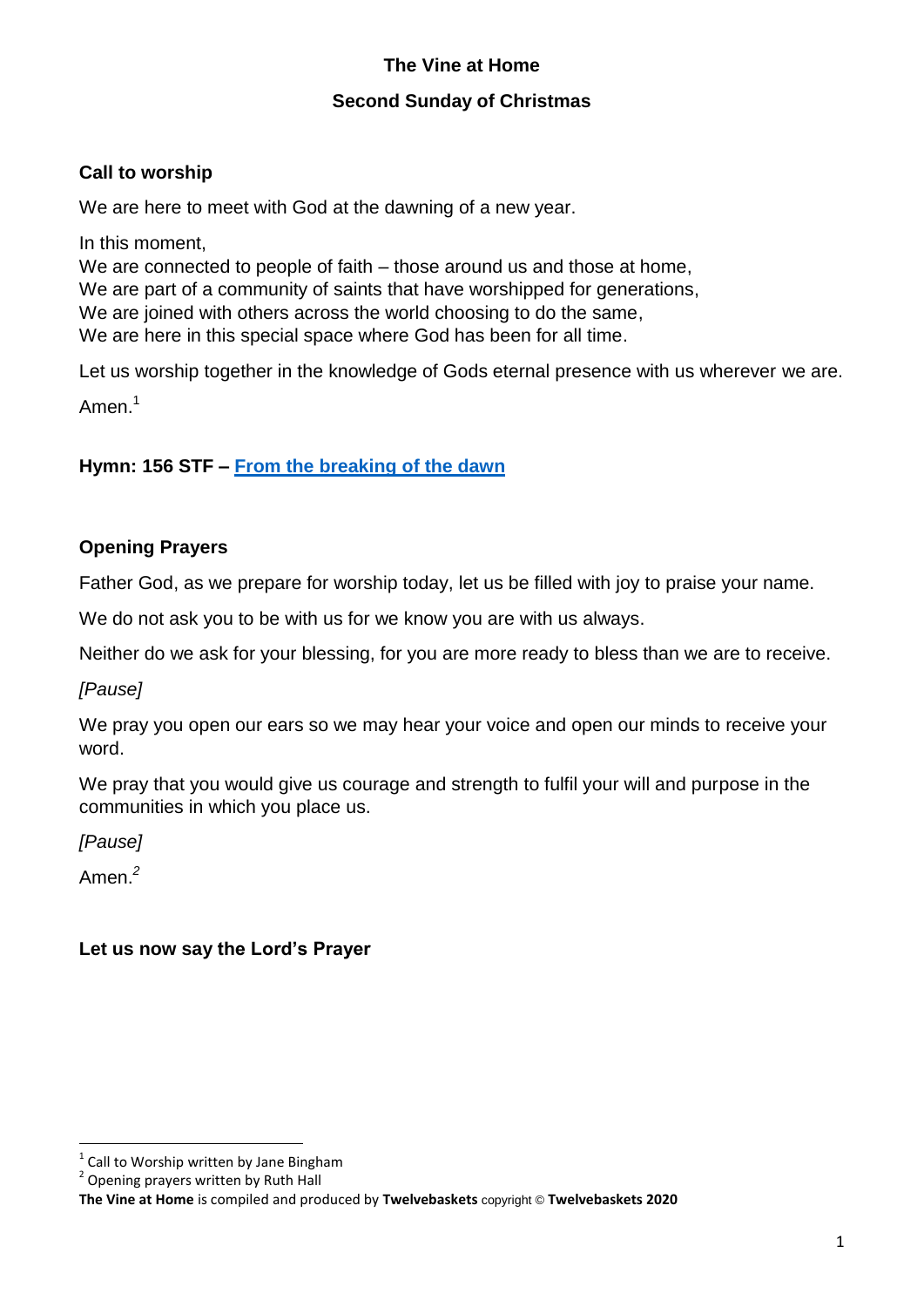### **Readings:**

**[Jeremiah 31:7-14](https://www.biblegateway.com/passage/?search=Jeremiah+31%3A7-14+&version=NIV)**

# **[Ephesians 1:3-14](https://www.biblegateway.com/passage/?search=Ephesians+1%3A3-14+&version=NIV) - Spiritual Blessings in Christ**

**[John 1:10-18](https://www.biblegateway.com/passage/?search=John+1%3A10-18+&version=NIV)**

# **Reflections on the readings**

*Today's reflection comes to us from James Morley, co-superintendent of the Sheffield Methodist Circuit.*

# **Good news for God's people**

Our readings this week, which happens to be the day designated Covenant Sunday in the Methodist calendar, tell us about God's faithful promise to God's creation. Our Old Testament readings from the prophet Jeremiah and Psalm 147 joyfully proclaim that God's dispersed people of Israel will be gathered back together and that this will be done in such an abundantly generous and inclusive way – for those living with conditions that made them outcast or vulnerable, for all genders and all ages. So much so that mourning will turn to joy and life will be a like a well-watered garden. A promise for God's people of life – and life in all its fullness.

I wonder if we have experienced a sense of that life after a time of suffering? Or does it sound like something we'll only experience the other side of heaven?

### **Good news for all people and all creation**

The New Testament reading from Paul's letter to the followers of Jesus' Way in Ephesus makes the inclusive image from the Old Testament even more far reaching by highlighting that Gentiles (non-Jews) are also heirs to God's promises. Through the dying and rising of Jesus, all humanity can become children of God. That includes you and me. We can choose Christ because the love of God in Christ first chose us (Ephesians 1:11) In fact, Paul's letter to the Ephesians, makes clear that God's ultimate plan is to bring all of heaven and earth together (vv. 9-10).

How does it feel to know you are chosen and sealed by God (Ephesians 1:11; 13)? What does God's ultimate plan to bring heaven and earth together mean for you in terms of how you seek to care for God's creation?

# **Good news through us?**

John's gospel helps us in continuing to remember the message of Christmas – Immanuel, God is with each and every one of us (the Logos or self-revealed Word of God, v. 14) and, like Ephesians, reminds us that all humanity can be children of God (v. 12). Today's readings have shown us that, in the Old Testament, 'The law was given through Moses'; in the New Testament, 'Grace and truth came through Jesus Christ' (v. 17). But, if the message of Christmas really is to be 'joy to (*all*) the world' – in the bringing together of heaven and earth – then we have a challenge because, 'No one has ever seen God, but the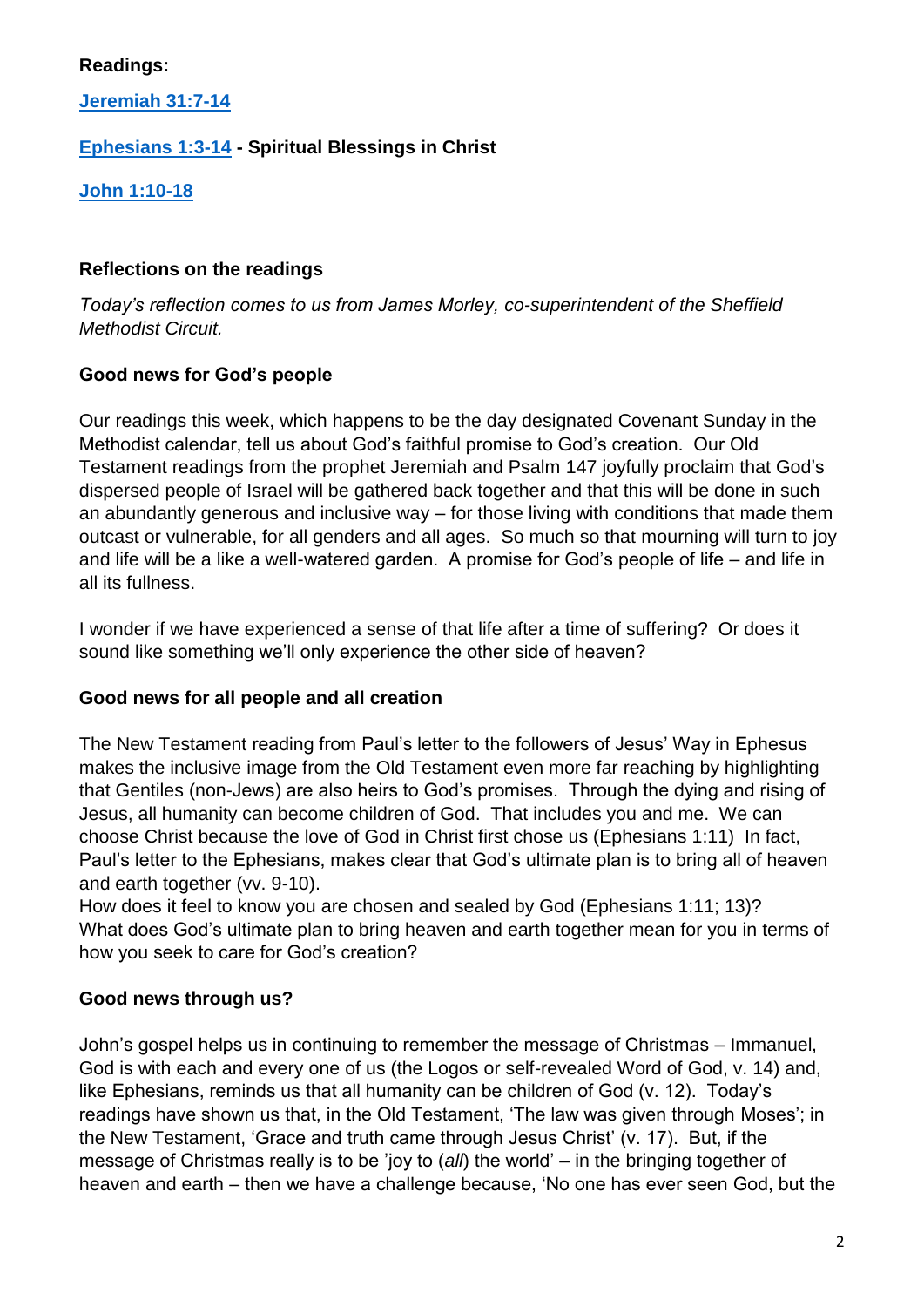one and only Son, who is himself God and is in closest relationship with the Father, has made him known' (v18).

2,000+ years on, people are unable to physically see Jesus. So, God call us – through our words and deeds – to reveal the Christ we know and have experienced so that others might come to see him too. Amen.

### **A spoken word piece (Poem) by James Morley**

So, before I finish…

I'd like a word with you. A word in your ear. Grease, is the word.

The word is - he said, that she said, that they said, that you said… The word is - I'm right and you're wrong… The word is - no. Don't. Won't. Shan't. Can't. Daren't… The word is - why? Why?...

The words will never hurt me - you're so gay; that's mental; peado. The words will never hurt me. The word is - whispered; in fear - scrounger; gyppo; Muslim; go home. Ssshhhh - don't tell; scared. The word is - on my lips. The word is - on the tip of my tongue; but fading; with age.

I've got a word for you - a word on your heart.

The Word is - grace, is the Word.

The Word is - misheard; misunderstood; lost in translation; deliberately distorted.

The Word is - what you want to hear; need to hear; don't want to hear.

The Word is - in the line from that song; that poem; that feeling when you heard that song, that poem; when you saw that view.

The Word was - there; in the beginning; brooding over the water.

The Word is - life : or is just an echo?

The Word is - justice; joy; love; peace.

The Word is - clothes; shelter; food and drink; freedom; wholeness…

The Word was - here. The Word is - coming. The Word is here.

The Word is - among us; whispering; shouting; laughing; crying.

The Word is - within us; breathing; yearning to be spoken; needing to be heard.

You can hear the Word; see the Word; Feel the Word; taste the Word; know the Word. The Word is - one of us.

The Word is - all of us. $3$ 

**<sup>.</sup>** <sup>3</sup> Reflection written by James Morley